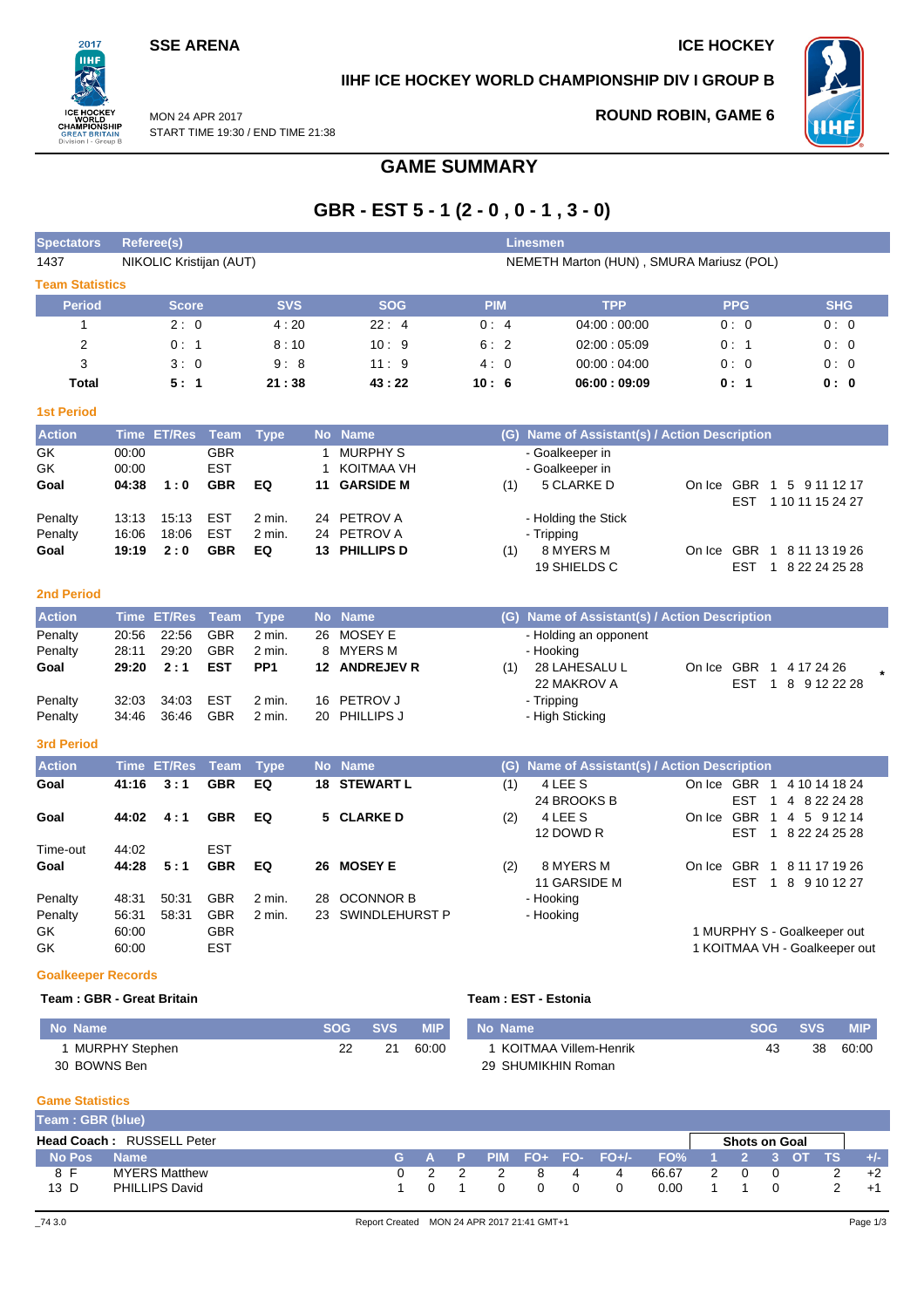**SSE ARENA ICE HOCKEY** 



## **IIHF ICE HOCKEY WORLD CHAMPIONSHIP DIV I GROUP B**



MON 24 APR 2017 START TIME 19:30 / END TIME 21:38

### **ROUND ROBIN, GAME 6**

|                   | Head Coach: RUSSELL Peter |          |   |                |                |          |                |             |        |                | Shots on Goal  |                |           |                |             |
|-------------------|---------------------------|----------|---|----------------|----------------|----------|----------------|-------------|--------|----------------|----------------|----------------|-----------|----------------|-------------|
| <b>No Pos</b>     | <b>Name</b>               | G        | A | P              | <b>PIM</b>     | $FO+$    | FO-            | $FO+/-$     | FO%    |                | $\overline{2}$ | 3              | <b>OT</b> | <b>TS</b>      | $+/-$       |
| 19 $\overline{F}$ | SHIELDS Colin             | $\Omega$ |   | 1              | 0              | 2        | 2              | 0           | 50.00  | 1              | 0              | $\Omega$       |           | 1              | $+2$        |
| 26 F              | <b>MOSEY Evan</b>         |          | 0 |                | 2              | 0        |                | $-1$        | 0.00   | 4              |                | 3              |           | 8              | $+2$        |
| 28 D              | <b>OCONNOR Ben</b>        | 0        | 0 | 0              | $\overline{2}$ |          | 0              | 1           | 100.00 | $\overline{2}$ | 0              | $\mathbf 0$    |           | $\overline{2}$ | $\mathbf 0$ |
| 4 D               | LEE Stephen               | 0        | 2 | 2              | 0              | 0        | 0              | 0           | 0.00   | 2              | 0              | 2              |           | 4              | $+2$        |
| 10 F              | <b>FARMER Robert</b>      | 0        | 0 | 0              | 0              | 0        | 0              | 0           | 0.00   | 0              | 0              | $\Omega$       |           | 0              | $+1$        |
| 14 D              | <b>WEAVER Jonathan</b>    |          |   | 0              | 0              | 0        | 0              | $\Omega$    | 0.00   | $\overline{2}$ | 2              | 0              |           | 4              | $+2$        |
| 18 F              | <b>STEWART Liam</b>       |          | 0 |                | 0              | 2        |                |             | 66.67  | 0              |                |                |           | 2              | $+1$        |
| 24 F              | <b>BROOKS Brendan</b>     | $\Omega$ |   | 1              | $\Omega$       | 6        | $\overline{2}$ | 4           | 75.00  | 1              | 2              | $\Omega$       |           | 3              | $+1$        |
| 5 F               | <b>CLARKE David</b>       |          |   | 2              | 0              | 0        | 0              | 0           | 0.00   |                | 0              | 1              |           | 2              | $+2$        |
| 9 F               | PEACOCK Craig             | 0        | 0 | 0              | 0              | 11       | 3              | 8           | 78.57  | 1              | 0              | $\Omega$       |           |                | $+2$        |
| 12 F              | DOWD Robert +A            | 0        |   |                | 0              | $\Omega$ | 0              | $\Omega$    | 0.00   | 2              |                |                |           | 4              | $+2$        |
| 17 D              | RICHARDSON Mark +A        |          | 0 | 0              | 0              | 0        | 0              | $\Omega$    | 0.00   | 0              | 0              | 0              |           | 0              | $+2$        |
| 23 D              | SWINDLEHURST Paul         | 0        | 0 | 0              | $\overline{2}$ | 0        | 0              | 0           | 0.00   | 0              | 1              | 0              |           | 1              | 0           |
| 7 F               | <b>LACHOWICZ Robert</b>   | $\Omega$ | 0 | 0              | 0              |          | 0              |             | 100.00 | 0              | 0              | 0              |           | 0              | 0           |
| 11 D              | <b>GARSIDE Mark</b>       |          |   | $\overline{2}$ | $\Omega$       | 0        | 0              | $\Omega$    | 0.00   | 1              | 0              | $\Omega$       |           |                | $+3$        |
| 16 F              | <b>DUGGAN Samuel</b>      |          | 0 | 0              | 0              | 0        | 0              | 0           | 0.00   | 0              | 0              | $\Omega$       |           | 0              | 0           |
| 20 F              | PHILLIPS Jonathan +C      | 0        | 0 | 0              | 2              | 0        | 0              | $\mathbf 0$ | 0.00   | 2              |                |                |           | 4              | 0           |
| 27 F              | <b>COWLEY Russell</b>     | 0        | 0 | $\Omega$       | $\Omega$       | 5        | 6              | $-1$        | 45.45  | 0              | 0              | $\overline{2}$ |           | $\overline{2}$ | 0           |
| 1 GK              | MURPHY Stephen (BP)       | $\Omega$ | 0 | 0              | 0              |          |                |             |        | 0              | 0              | 0              |           | 0              |             |
| 30 GK             | <b>BOWNS Ben</b>          |          | 0 | 0              | 0              |          |                |             |        | 0              | 0              | 0              |           | 0              |             |
| Total             |                           | 5        | 9 | 14             | 10             | 36       | 19             | 17          | 65.45  | 22             | 10             | 11             |           | 43             |             |

| Team : EST (white) |                                |   |              |          |                |             |          |          |       |          |                |                      |           |           |              |
|--------------------|--------------------------------|---|--------------|----------|----------------|-------------|----------|----------|-------|----------|----------------|----------------------|-----------|-----------|--------------|
|                    | Head Coach: TUPAMAKI Jussi     |   |              |          |                |             |          |          |       |          |                | <b>Shots on Goal</b> |           |           |              |
| <b>No Pos</b>      | <b>Name</b>                    | G | A            | P        | <b>PIM</b>     | $FO+$       | FO-      | $FO+/-$  | FO%   |          | $\overline{2}$ | 3 <sup>2</sup>       | <b>OT</b> | <b>TS</b> | $+/-$        |
| 8 F                | ROOBA Robert +A                | 0 | 0            | $\Omega$ | 0              | 0           |          | -1       | 0.00  | 0        | $\mathbf 0$    |                      |           |           | $-4$         |
| $\mathsf{F}$<br>22 | <b>MAKROV Andrei</b>           | 0 |              |          | 0              | 0           | 0        | $\Omega$ | 0.00  | $\Omega$ | $\Omega$       | 3                    |           | 3         | $-3$         |
| 24 F               | PETROV Aleksandr +A            | 0 | 0            | 0        | 4              | 4           | 12       | -8       | 25.00 | 0        | 1              | 0                    |           |           | $-4$         |
| 25 D               | <b>SVAROGIN Filipp</b>         | 0 | 0            | 0        | $\Omega$       | 0           | 0        | $\Omega$ | 0.00  | 0        | $\Omega$       | 0                    |           | 0         | $-2$<br>$-3$ |
| 28 D               | LAHESALU Lauri +C              | 0 |              |          | $\Omega$       | $\mathbf 0$ | 0        | $\Omega$ | 0.00  | 2        | $\Omega$       | $\Omega$             |           | 2         |              |
| 4 D                | <b>KETTUNEN Marko</b>          | 0 | 0            | 0        | 0              | 0           | 0        | 0        | 0.00  | 0        | $\mathbf 0$    | 0                    |           | 0         | $-1$         |
| F<br>9             | <b>TITARENKO Vassili</b>       | 0 | 0            | 0        | 0              | 0           | 0        | 0        | 0.00  | 0        | 0              |                      |           |           | $-1$         |
| 10 F               | <b>SIBIRTSEV Aleksei</b>       | 0 | $\Omega$     | 0        | $\Omega$       | 0           |          | -1       | 0.00  |          | $\overline{2}$ | 0                    |           | 3         | $-2$         |
| 12 F               | <b>ANDREJEV Roman</b>          |   | 0            |          | 0              | 5           | 10       | $-5$     | 33.33 | 0        | $\overline{2}$ |                      |           | 3         | $-1$         |
| 27 D               | <b>OSSIPOV Aleksandr</b>       | 0 | $\mathbf 0$  | $\Omega$ | $\Omega$       | $\mathbf 0$ | $\Omega$ | $\Omega$ | 0.00  | 0        | 1              | $\Omega$             |           |           | $-2$         |
| 11 F               | <b>GORNOSTAJEV Artiom</b>      | 0 | $\Omega$     | 0        | 0              | 0           |          | $-1$     | 0.00  | 0        | 0              | 0                    |           | 0         | $-1$         |
| 13 F               | <b>VASJONKIN Vadim</b>         | 0 | 0            | 0        | 0              | 0           | 0        | 0        | 0.00  | 1        | 0              |                      |           | 2         | $\mathbf 0$  |
| D<br>16            | PETROV Jegor                   | 0 | 0            | $\Omega$ | $\overline{2}$ | 0           | 0        | 0        | 0.00  | 0        | 0              |                      |           |           | 0            |
| $\mathsf{F}$<br>19 | EMBRICH Riho (BP)              | 0 | $\Omega$     | $\Omega$ | $\Omega$       | 9           | 6        | 3        | 60.00 | 0        | 1              | $\Omega$             |           |           | $\pmb{0}$    |
| 21 F               | <b>SOROKIN Jaanus</b>          | 0 | 0            | 0        | $\Omega$       | 0           | 0        | $\Omega$ | 0.00  | 0        | 0              | $\Omega$             |           | 0         | 0            |
| 2 D                | <b>NOVIKOV Saveli</b>          | 0 | 0            | 0        | 0              | 0           | 0        | 0        | 0.00  | 0        | 0              | 0                    |           | 0         | 0            |
| F<br>3             | <b>LJUBOBRATETS Konstantin</b> | 0 | 0            | $\Omega$ | 0              | 0           | 0        | $\Omega$ | 0.00  | 0        | $\Omega$       | $\Omega$             |           | 0         | $\mathbf 0$  |
| F<br>15            | <b>ARRAK Robert</b>            | 0 | 0            | 0        | 0              |             | 4        | $-3$     | 20.00 | 0        | 0              |                      |           |           | $-1$         |
| F<br>18            | <b>PARRAS Kevin</b>            | 0 | 0            | 0        | 0              | $\mathbf 0$ | 0        | 0        | 0.00  | 0        |                | $\mathbf 0$          |           |           | $\mathbf 0$  |
| 26 F               | <b>FURSA Daniil</b>            | 0 | 0            | 0        | 0              | $\mathbf 0$ | 1        | -1       | 0.00  | 0        | 1              | 0                    |           |           | $\mathbf 0$  |
| 1 GK               | <b>KOITMAA Villem-Henrik</b>   | 0 | 0            | 0        | 0              |             |          |          |       | 0        | 0              | 0                    |           | 0         |              |
| GK<br>29           | <b>SHUMIKHIN Roman</b>         | 0 | 0            | 0        | 0              |             |          |          |       | ი        | 0              | 0                    |           | 0         |              |
| Total              |                                |   | $\mathbf{2}$ | 3        | 6              | 19          | 36       | $-17$    | 34.55 | 4        | 9              | 9                    |           | 22        |              |